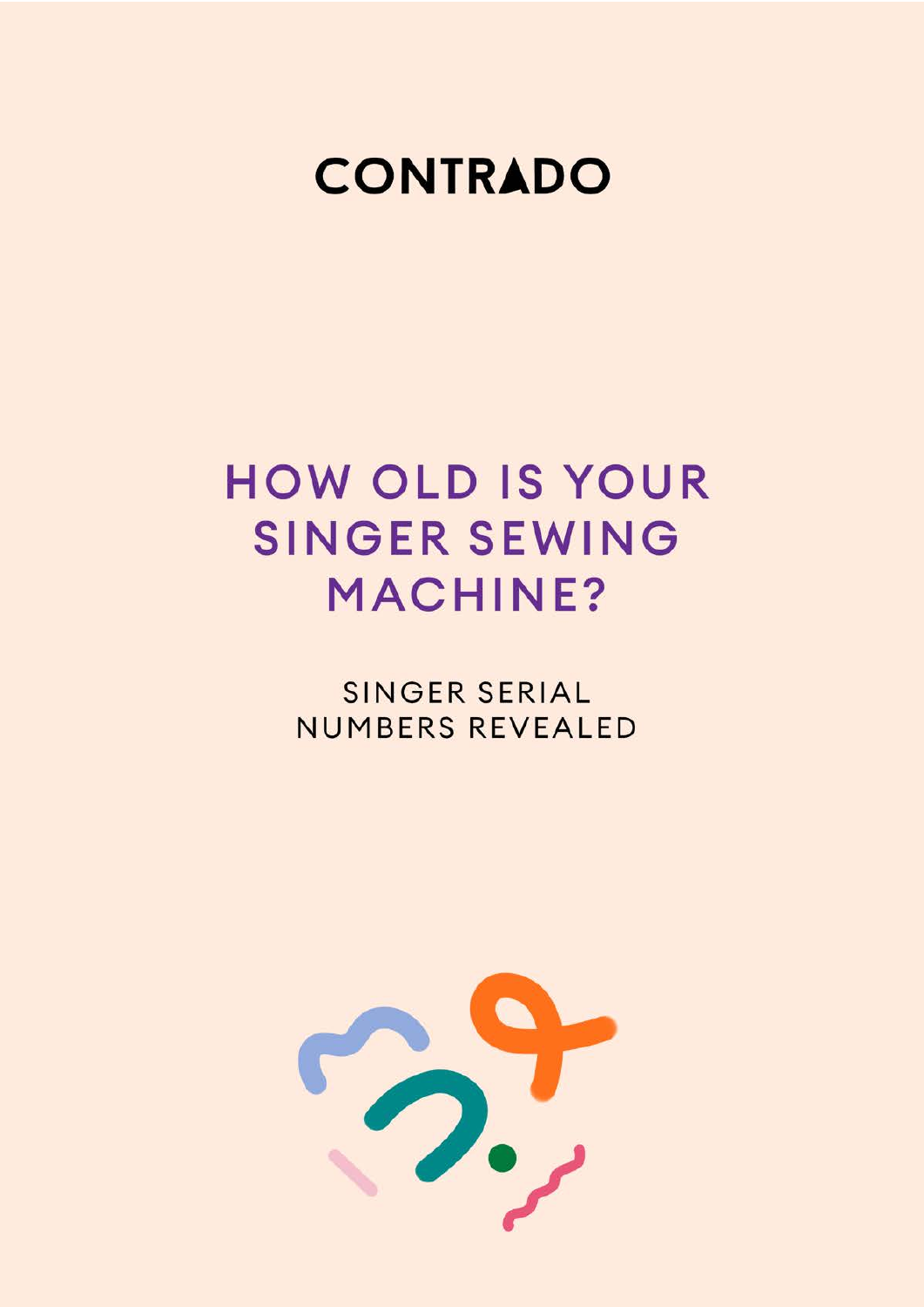| <b>Number From</b> | Number To  | <b>Year of Manufacture</b> |
|--------------------|------------|----------------------------|
| $\mathbf{1}$       | 100        | 1850                       |
| 101                | 900        | 1851                       |
| 901                | 1,711      | 1852                       |
| 1,712              | 2,521      | 1853                       |
| 2,522              | 3,400      | 1854                       |
| 3,401              | 4,283      | 1855                       |
| 4,284              | 6,847      | 1856                       |
| 6,848              | 10,477     | 1857                       |
| 10,478             | 14,071     | 1858                       |
| 14,072             | 25,024     | 1859                       |
| 25,025             | 43,000     | 1860                       |
| 43,001             | 61,000     | 1861                       |
| 61,001             | 79,396     | 1862                       |
| 79,397             | 99,426     | 1863                       |
| 99,427             | 123,058    | 1864                       |
| 123,059            | 149,399    | 1865                       |
| 149,400            | 180,360    | 1866                       |
| 180,361            | 223,414    | 1867                       |
| 223,415            | 283,044    | 1868                       |
| 283,045            | 369,826    | 1869                       |
| 369,872            | 497,660    | 1870                       |
| 497,661            | 913,999    | 1871                       |
| 914,000            | 963,999    | 1872                       |
| 964,000            | 1,349,999  | 1873                       |
| 1,350,000          | 1,914,999  | 1874                       |
| 1,915,000          | 2,034,999  | 1875                       |
| 2,035,000          | 2,154,999  | 1875                       |
| 2,155,000          | 2,764,999  | 1877                       |
| 2,765,000          | 2,924,999  | 1878                       |
| 2,925,000          | 3,679,999  | 1879                       |
| 3,680,000          | 3,939,999  | 1880                       |
| 3,940,000          | 4,889,999  | 1881                       |
| 4,890,000          | 5,483,999  | 1882                       |
| 5,484,000          | 5,493,999  | Uncertain if 1882 or 1883  |
| 5,494,000          | 6,004,999  | 1883                       |
| 6,005,000          | 6,524,999  | 1884                       |
| 6,525,000          | 7,046,499  | 1885                       |
| 7,046,500          | 7,471,599  | 1886                       |
| 7,471,600          | 7,918,999  | 1887                       |
| 7,919,000          | 8,615,499  | 1888                       |
| 8,615,500          | 9,436,999  | 1889                       |
| 9,437,000          | 9,809,999  | 1890                       |
| 9,810,000          | 10,629,999 | 1891                       |
| 10,630,000         | 11,338,999 | 1892                       |
| 11,339,000         | 11,913,499 | 1893                       |

# Serial Numbers That Do Not Start with a Letter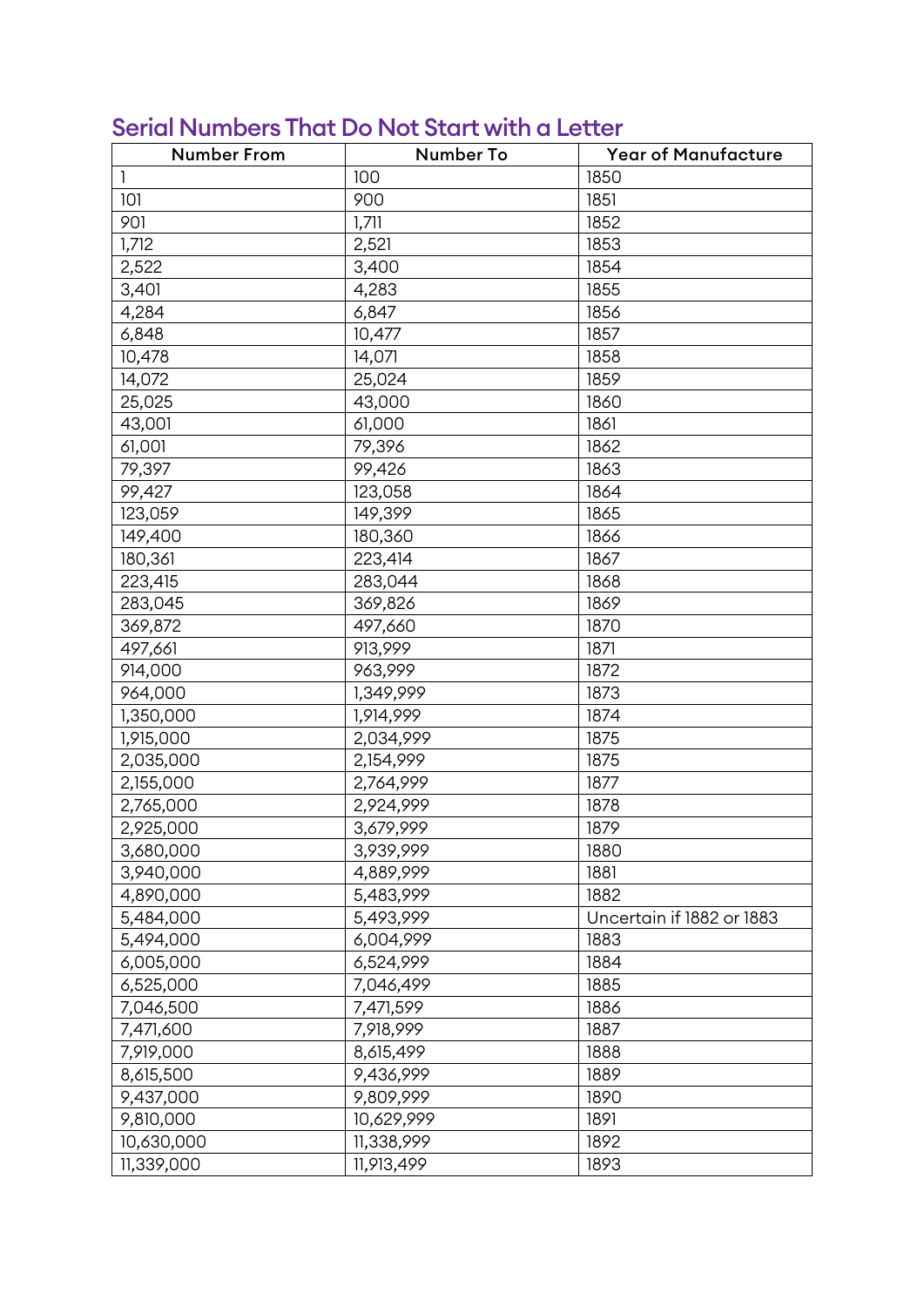| 11,913,500 | 12,475,499 | 1894 |
|------------|------------|------|
| 12,475,500 | 13,387,999 | 1895 |
| 13,388,000 | 14,047,999 | 1896 |
| 14,048,000 | 14,919,999 | 1897 |
| 14,920,000 | 15,811,499 | 1898 |
| 15,811,500 | 16,831,099 | 1899 |

# Serial Numbers That Start with an A

| <b>Number From</b> | Number To | <b>Year of Manufacture</b> |
|--------------------|-----------|----------------------------|
| AA-00501           | AA-188650 | 1924                       |
| AA-188651          | AA-817510 | 1925                       |
| AA-817511          | AB-424850 | 1926                       |
| AB-424851          | AB-970425 | 1927                       |
| AB-970426          | AC-455380 | 1928                       |
| AC-455381          | AC-907690 | 1929                       |
| AC-907691          | AD-305595 | 1930                       |
| AD-305596          | AD-442270 | 1931                       |
| AD-442271          | AD-489945 | 1932                       |
| AD-489946          | AD-573295 | 1933                       |
| AD-573296          | AD-826955 | 1934                       |
| AD-826956          | AE-064365 | 1935                       |
| AE-064366          | AE-365140 | 1936                       |
| AE-365141          | AE-791090 | 1937                       |
| AE-791091          | AF-152105 | 1938                       |
| AF-152106          | AF-397655 | 1939                       |
| AF-397656          | AF-940750 | 1940                       |
| AF-740751          | AG-328075 | 1941                       |
| AG-328076          | AG-428235 | 1942                       |
| AG-428236          | AG-447870 | 1943                       |
| AG-447871          | AG-475720 | 1944                       |
| AG-475721          | AG-565750 | 1945                       |
| AG-565751          | AG-955455 | 1946                       |
| AG-955446          | AH-378570 | 1947                       |
| AH-378571          | AJ-014720 | 1948                       |
| AJ-014721          | AJ-333370 | 1949                       |
| AJ-333371          | AK-057820 | 1950                       |
| AK-057821          | AK-705475 | 1951                       |
| AK-705476          | AL-300600 | 1952                       |
| AL-300601          | AL-665740 | 1953                       |
| AL-665741          | AL-896890 | 1954                       |
| AL-896891          | AM-296985 | 1955                       |
| AM-296986          | AM-629585 | 1956                       |
| AM-629586          | AM-836799 | 1957                       |
| AM-836800          | AM-953999 | 1958                       |
| AM-954000          | AN-175978 | 1959                       |
| AN-175980          | AN-333569 | 1960                       |
| AN-333570          | AN-362988 | 1961                       |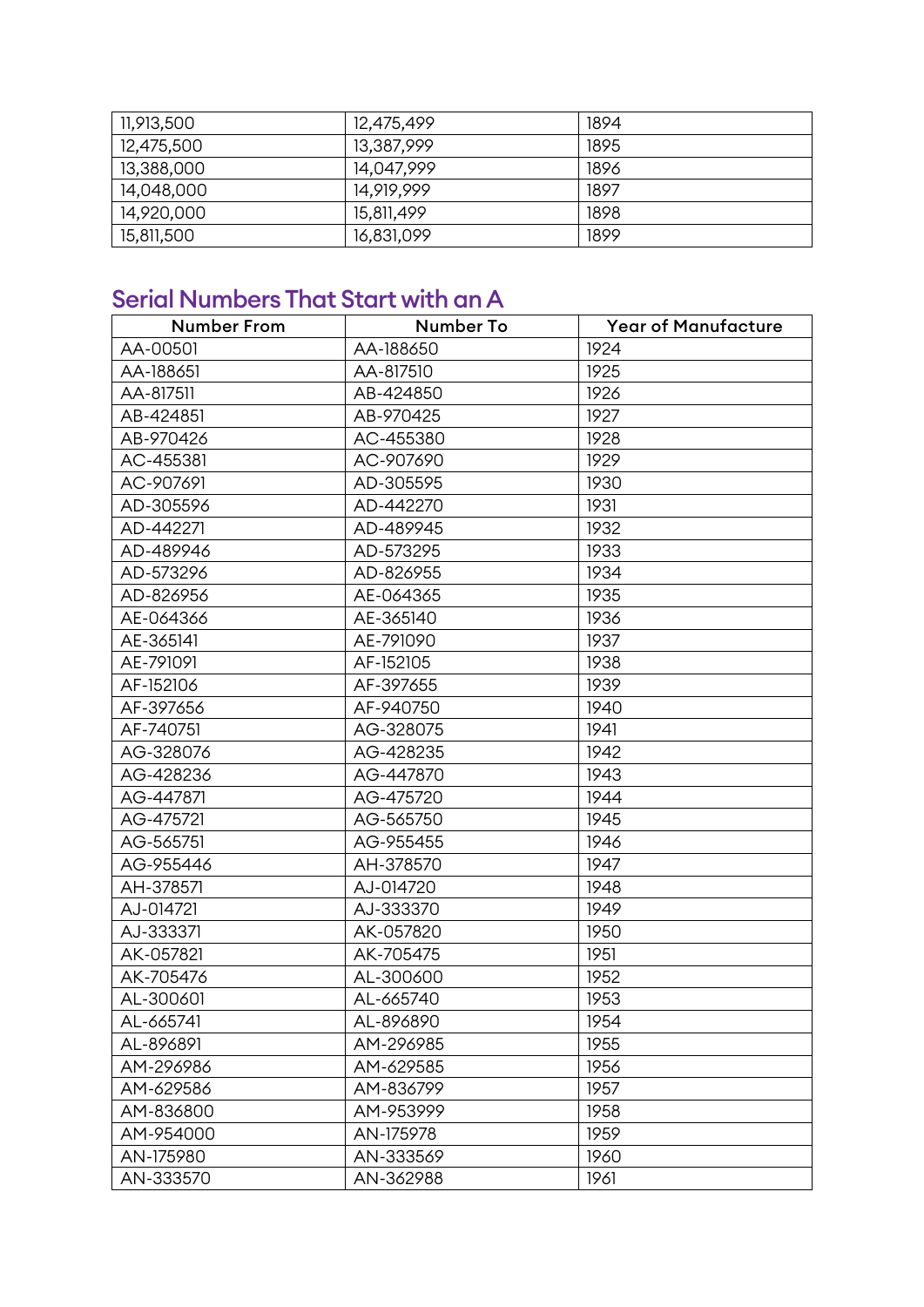| AN-362989 | AN-465661 | 1962                |
|-----------|-----------|---------------------|
| AN-465662 | AN-661994 | 1963                |
| AN-661995 | AN-962754 | 1964                |
| AN-962755 | AO-999999 | <b>NOT ASSIGNED</b> |
| AP-000001 | AP-300028 | 1964                |
| AP-300029 | AP-420616 | 1965                |
| AP-420617 | AP-563141 | 1966                |
| AP-563142 | AP-564000 | <b>NOT ASSIGNED</b> |
| AP-564001 | AP-781278 | 1966                |
| AP-781279 | AP-781300 | <b>NOT ASSIGNED</b> |
| AP-781301 | AP-821300 | 1966                |
| AP-821301 | AP-833000 | <b>NOT ASSIGNED</b> |
| AP-833001 | AP-911300 | 1966                |
| AP-911301 | AR-186229 | <b>NOT ASSIGNED</b> |
| AR-186330 | AR-250854 | 1967                |
| AR-250855 | AR-251000 | <b>NOT ASSIGNED</b> |
| AR-251001 | AR-579025 | 1967                |
| AR-579026 | AS-001500 | 1968                |
| AS-001501 | AS-474650 | 1969                |
| AS-474651 | AS-999999 | 1970                |
| AT-000001 | AT-032500 | 1971                |
| AT-032501 | AZ-999999 | <b>NOT ASSIGNED</b> |

# Serial Numbers That Start with a B

| <b>Number From</b> | Number To | <b>Year of Manufacture</b> |
|--------------------|-----------|----------------------------|
| B-000001           | B-156500  | 1904                       |
| B-156501           | B-157700  | 1910                       |
| B-157701           | B791500   | 1904                       |
| B-791501           | B-1544750 | 1905                       |
| BA-000001          | BY-999999 | 1924                       |

# Serial Numbers That Start with a C

| <b>Number From</b> | Number To | <b>Year of Manufacture</b> |
|--------------------|-----------|----------------------------|
| C-000001           | C-999999  | 1908                       |
| CA-000001          | CY-999999 | 1964                       |

# Serial Numbers That Start with a D

| Number From | Number To | <b>Year of Manufacture</b> |
|-------------|-----------|----------------------------|
| D-000001    | D-753725  | 1908                       |
| D-733726    | D-1448900 | 1909                       |
| DA-000001   | DY-999999 | 1962                       |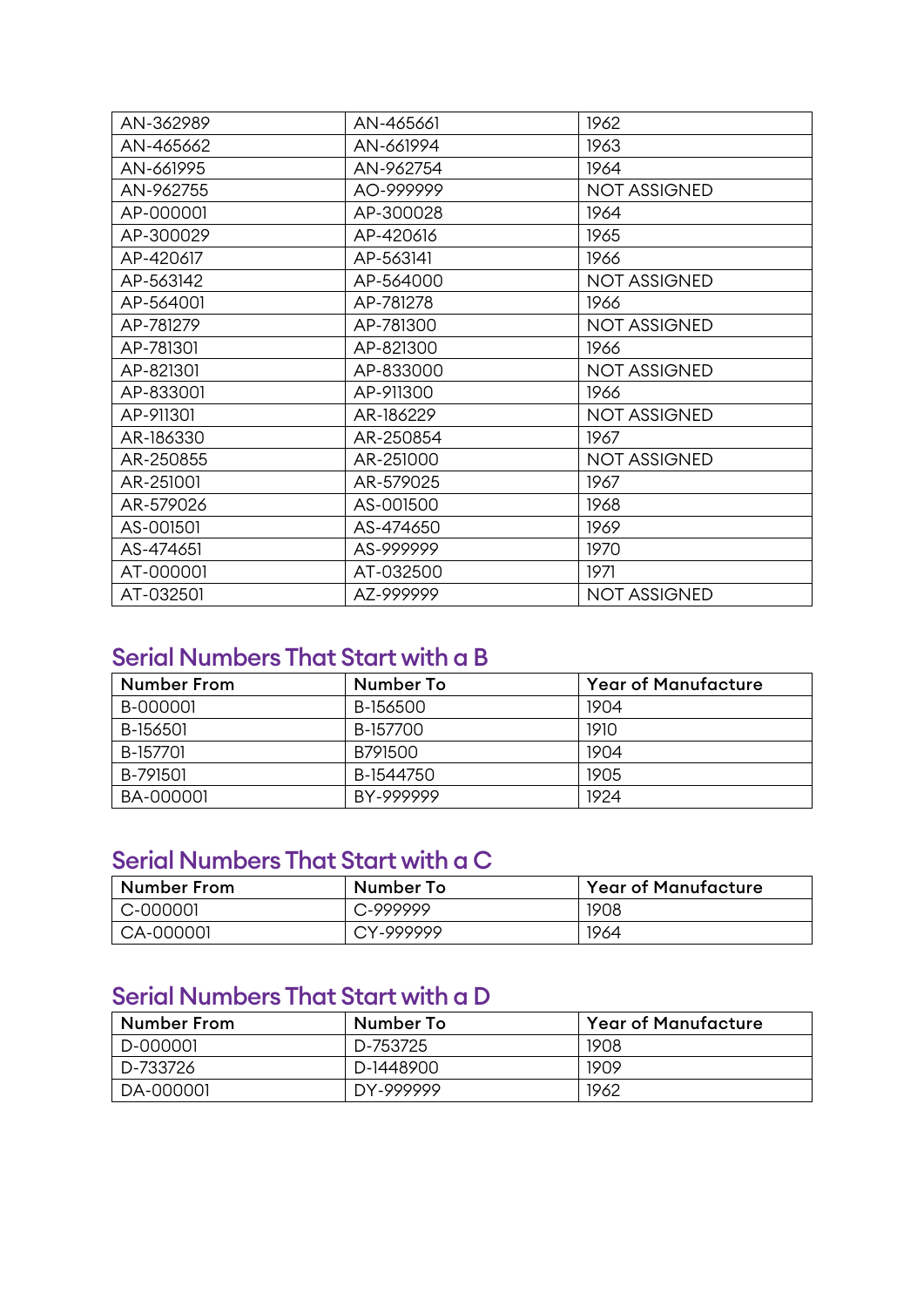# Serial Numbers That Start with an E

Please note that throughout the 60s, the original 0 was dropped – you'll see this in brackets.

| <b>Number From</b> | Number To   | <b>Year of Manufacture</b> |
|--------------------|-------------|----------------------------|
| EA-000001          | EA-203878   | 1935                       |
| EA-203879          | EA-869974   | 1936                       |
| EA-869975          | EB-705753   | 1937                       |
| EB-705754          | EB-956403   | 1938                       |
| EB-956404          | EC-589135   | 1939                       |
| EC-589136          | EC-999999   | 1940                       |
| ED-000001          | ED-202377   | 1941                       |
| ED-202378          | ED-232773   | 1942                       |
| ED-232774          | ED-242053   | 1943                       |
| ED-242054          | ED-311246   | 1944                       |
| ED-311247          | ED-745856   | 1945                       |
| ED-745857          | ED-942976   | 1946                       |
| ED-942977          | EE-453220   | 1947                       |
| EE-453221          | EE-933528   | 1948                       |
| EE-933529          | EF-600940   | 1949                       |
| EF-600941          | EG-312860   | 1950                       |
| EG-312861          | EH-012026   | 1951                       |
| EH-012-027         | EH-787882   | 1952                       |
| EH-787883          | EJ-449138   | 1953                       |
| EJ-449139          | EK-123026   | 1954                       |
| EK-123027          | EK-992399   | 1955                       |
| EK-992400          | EM-015256   | 1956                       |
| EM-015257          | EM-999999   | 1957                       |
| EN-000001          | EN-970333   | 1958                       |
| EN-970334          | EP-771032   | 1959                       |
| EP-771033          | ES-367121   | 1960                       |
| ES-238744          | ET-179954   | 1961                       |
| ET-179955          | EV-019711   | 1962                       |
| EV-019712          | EV-602138   | 1963                       |
| EV-602139          | EV-999999   | 1964                       |
| EW-000001          | EW-004730   | 1960                       |
| EW-004731          | EW-(0)20180 | 1961                       |
| EW-(0)20181        | EW-(0)24830 | 1962                       |
| EW-(0)24831        | EW-(0)30680 | 1963                       |
| EW-(0)30681        | EW-(0)38630 | 1964                       |
| EW-(0)38631        | EW-(0)45210 | 1965                       |
| EW-(0)45211        | EW-(0)54310 | 1966                       |
| EW-(0)54311        | EW-(0)58440 | 1967                       |
| EW-(0)58441        | EW-(0)84390 | 1968                       |
| EW-(0)84391        | EW-100005   | 1969                       |
| EW-100006          | EW-100505   | 1970                       |
| EX-000001          | EX-432914   | 1964                       |
| EX-432915          | EX-675436   | 1965                       |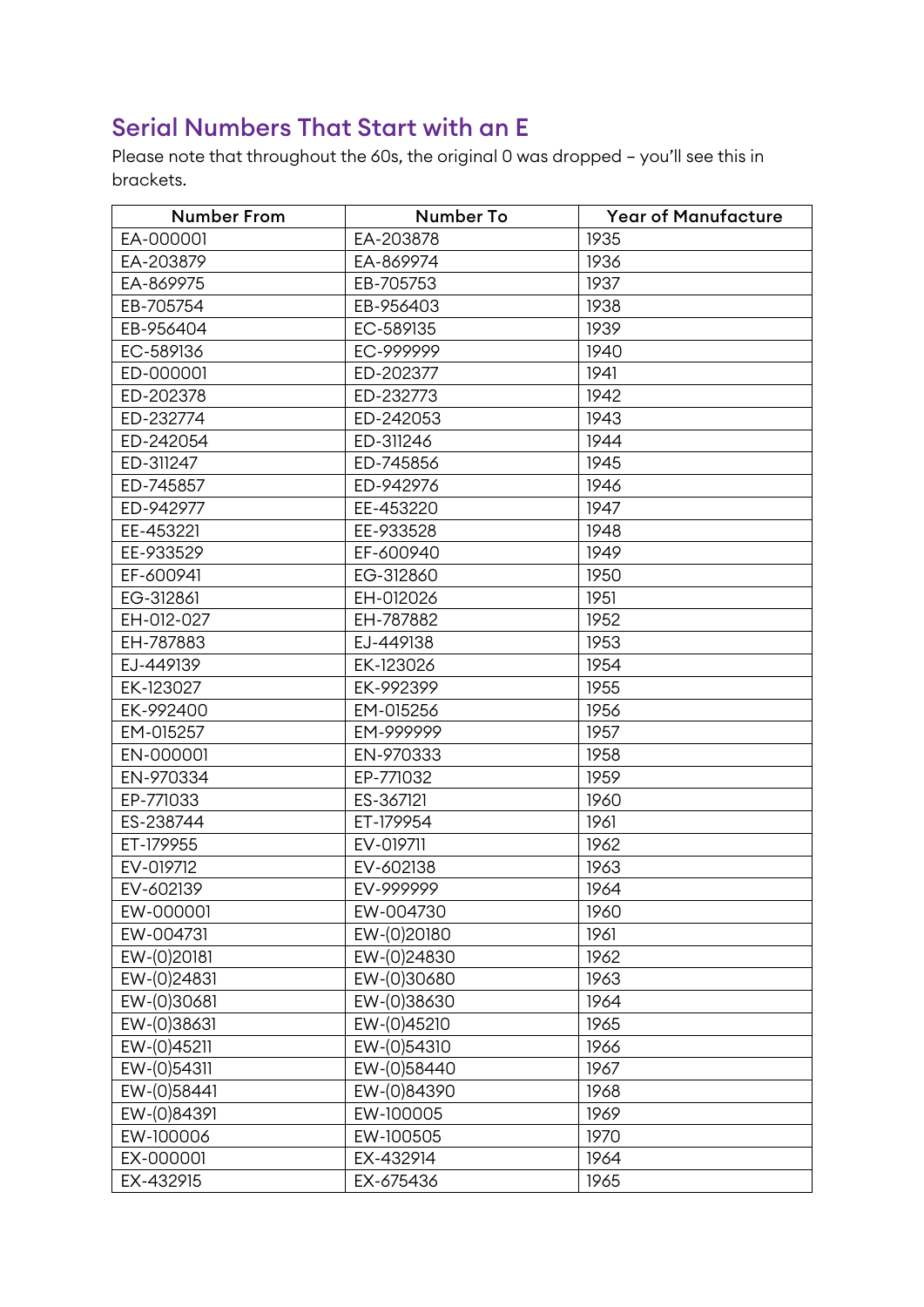| $.43-$<br>FУ<br>$ \sim$<br>, ت<br>$\mathbf{L}$<br>ັ | -- | NΙ<br>ᄓᄃᅛ<br>יי |
|-----------------------------------------------------|----|-----------------|

# Serial Numbers That Start with an F

| Number From | <b>Number To</b> | <b>Year of Manufacture</b> |
|-------------|------------------|----------------------------|
| F-000001    | F-1077624        | 1910                       |
| F-1077625   | F-1987314        | 1911                       |
| F-1987315   | F-3316719        | 1912                       |
| F-3316720   | F-4621564        | 1913                       |
| F-4621565   | F-5915524        | 1914                       |
| F-5915525   | F-6646349        | 1915                       |
| F-6646350   | F-7314979        | 1916                       |
| F-7314980   | F-8147769        | 1917                       |
| F-8147770   | F-8721799        | 1918                       |
| F-8721800   | F-9317989        | 1919                       |
| F-9317990   | F-9999999        | 1920                       |
| FA-000001   | FY-999999        | 1935                       |

# Serial Numbers That Start with a G

| <b>Number From</b> | Number To | <b>Year of Manufacture</b> |
|--------------------|-----------|----------------------------|
| G-000001           | G-927000  | 1910                       |
| G-927001           | G-1691650 | 1911                       |
| G-1691651          | G-2574400 | 1912                       |
| G-2574401          | G-3405800 | 1913                       |
| G-3405801          | G-3903500 | 1914                       |
| G-3903501          | G-4398215 | 1915                       |
| G-4398216          | G-5104460 | 1916                       |
| G-5104461          | G-5862030 | 1917                       |
| G-5862031          | G-6582170 | 1918                       |
| G-6582171          | G-7662950 | 1919                       |
| G7662951           | G-7687950 | 1918                       |
| G-7687951          | G-8520550 | 1920                       |
| G-8520551          | G-9126000 | 1921                       |
| G-9126001          | G-9726300 | 1922                       |
| G-9726301          | G-9999999 | 1923                       |
| G-9998117          | G-9999999 | These numbers              |
|                    |           | repeated-1924              |
| G-0000001          | G-0566400 | 1923                       |
| G-0566401          | G-0999999 | 1924                       |
| GA000001           | GY-999999 | 1935                       |

# Serial Numbers That Start with an H

| <b>Number From</b> | Number To | <b>Year of Manufacture</b> |
|--------------------|-----------|----------------------------|
| $H-1$              | H-1006000 | 1906                       |
| H-1006001          | H-1759712 | 1907                       |
| HA-000001          | HY-999999 | 1960                       |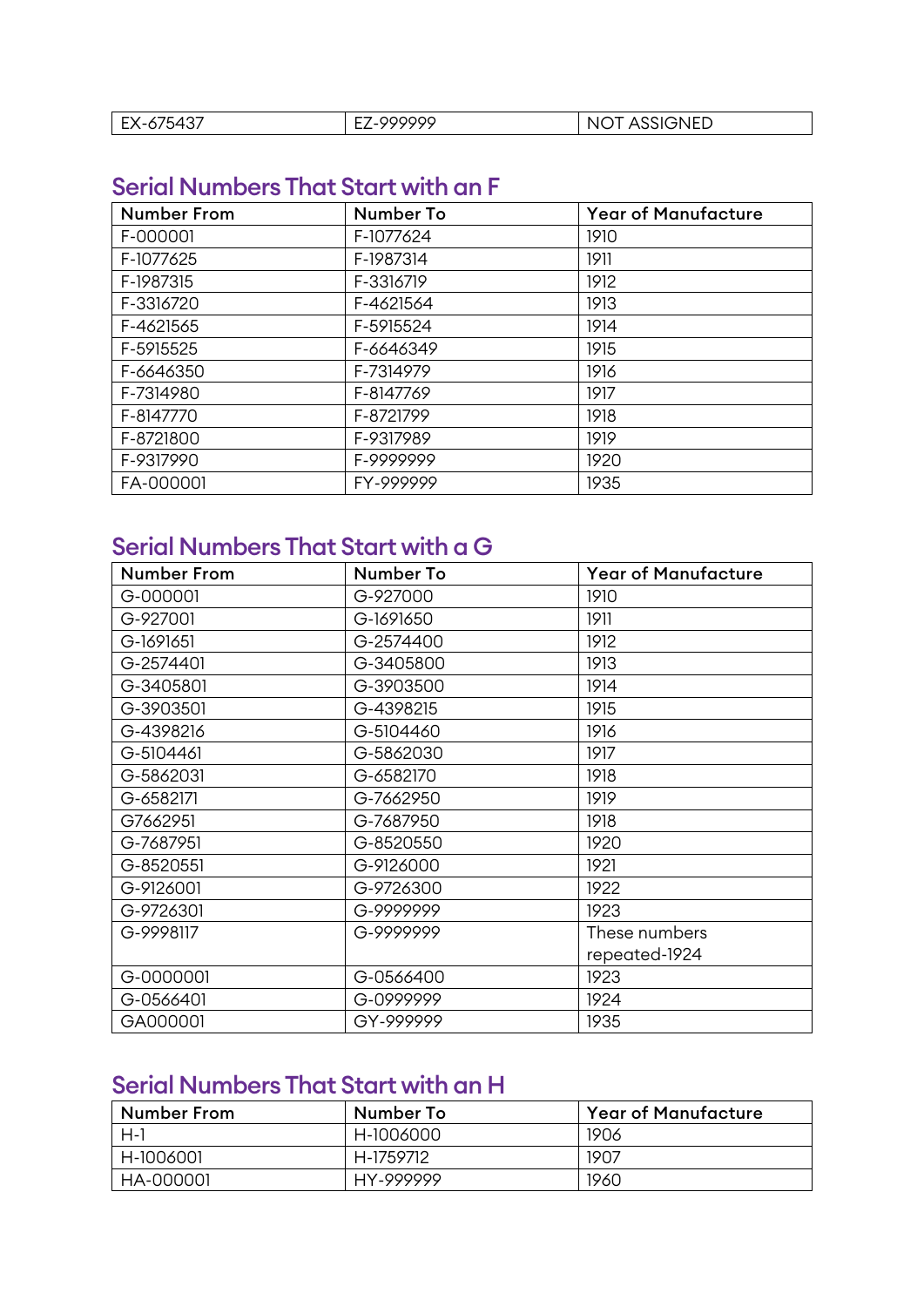#### Serial Numbers That Start with a J

| <b>Number From</b> | <b>Number To</b> | <b>Year of Manufacture</b> |
|--------------------|------------------|----------------------------|
| $J-1$              | J-885839         | 1904                       |
| J-885840           | J-1755159        | 1905                       |
| J-1755160          | J-1945514        | <b>NOT ASSIGNED</b>        |
| J-1945515          | J-1945564        | 1905                       |
| J-1945565          | J-1905199        | <b>NOT ASSIGNED</b>        |
| J-1905200          | J-1905204        | 1905                       |
| JA-000001          | JA-999999        | 1924                       |
| JB-000001          | JB-999999        | 1936                       |
| JC-000001          | JC-999999        | 1948                       |
| JD-000001          | JD-999999        | 1954                       |
| JE-000001          | JE-999999        | 1961                       |

# Serial Numbers That Start with a K

| <b>Number From</b> | Number To | <b>Year of Manufacture</b> |
|--------------------|-----------|----------------------------|
| $K-1$              | K-594900  | 1902                       |
| K-594901           | K-1249200 | 1903                       |
| K-1249201          | K-1260800 | 1904                       |
| KA-000001          | KY-999999 | 1959                       |

#### Serial Numbers That Start with an L

| Number From | Number To  | <b>Year of Manufacture</b> |
|-------------|------------|----------------------------|
| L-627301    | L-1165200  | 1901                       |
| LA-000001   | I Y-999999 | 1959                       |

# Serial Numbers That Start with an M

| <b>Number From</b> | Number To | <b>Year of Manufacture</b> |
|--------------------|-----------|----------------------------|
| $M-1$              | M-282849  | 1900                       |
| MA-000001          | MY-999999 | 1959                       |

# Serial Numbers That Start with an N

| <b>Number From</b> | Number To | <b>Year of Manufacture</b> |
|--------------------|-----------|----------------------------|
| N-6001             | N-627300  | 1900                       |
| NA-000001          | NA-999999 | 1951                       |
| NB-000001          | NB-999999 | 1956                       |
| NC-000001          | NC-999999 | 1961                       |
| ND-000001          | NY-999999 | 1963                       |

#### Serial Numbers That Start with a P

| <b>Number From</b> | 1 Q | <b>Year of Manufacture</b> |
|--------------------|-----|----------------------------|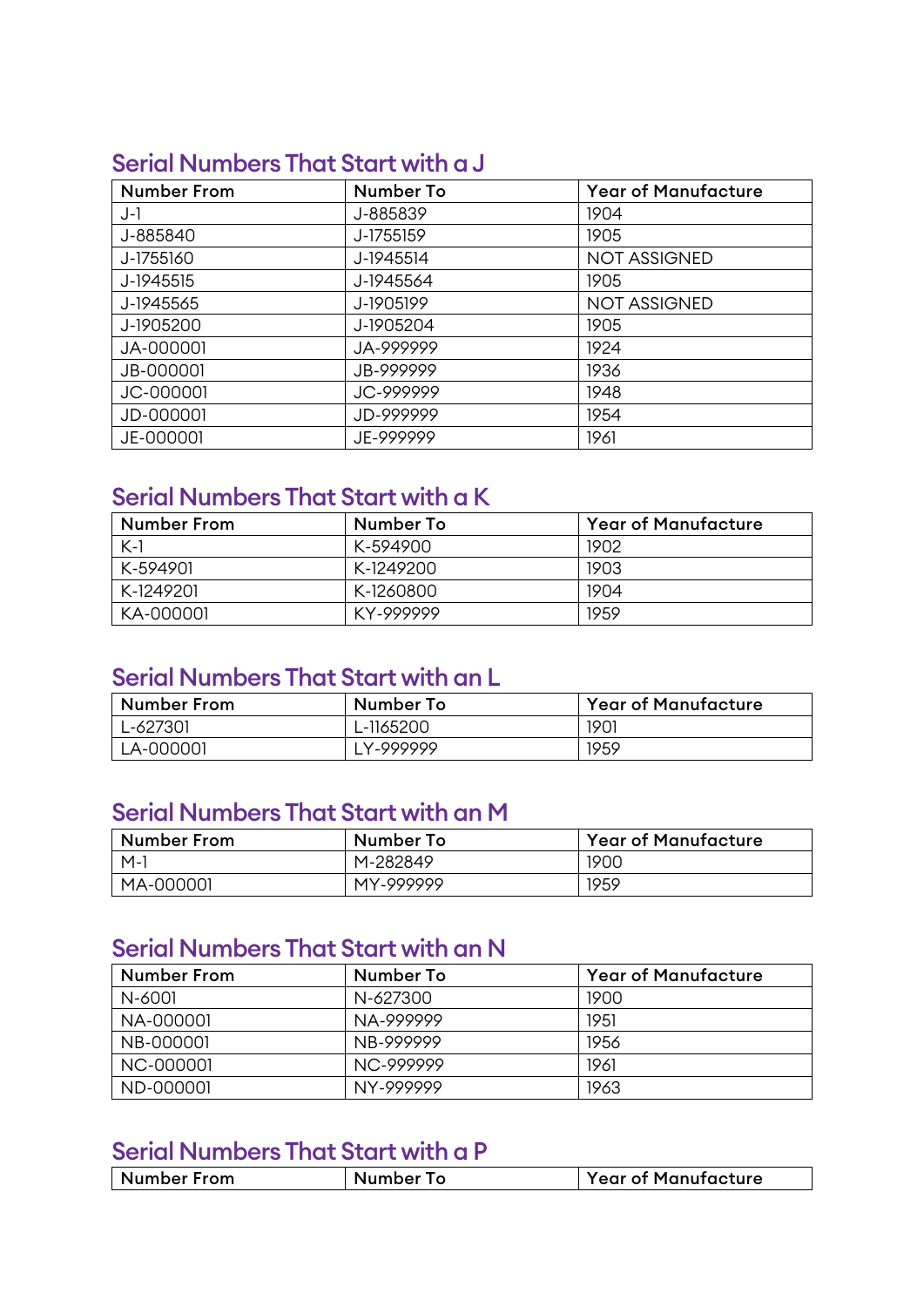| P-1       | P-404049  | 1900 |
|-----------|-----------|------|
| P-404050  | P-999979  | 1901 |
| PA-000001 | PA-999999 | 1954 |

#### Serial Numbers That Start with a Q

| Number From      | Number To | <b>Year of Manufacture</b> |
|------------------|-----------|----------------------------|
| $\mid$ QA-000001 | QZ-999999 | 1963                       |

#### Serial Numbers That Start with an R

| <b>Number From</b> | Number To | <b>Year of Manufacture</b> |
|--------------------|-----------|----------------------------|
| - R-1              | R-704424  | 1902                       |
| R-704425           | R-1388024 | 1903                       |
| RA-000001          | RY-999999 | 1954                       |

#### Serial Numbers That Start with an S

| <b>Number From</b> | Number To | <b>Year of Manufacture</b> |
|--------------------|-----------|----------------------------|
| S-000001           | S-1257049 | 1906                       |
| S-1257050          | S-2425059 | 1907                       |
| SA-000001          | SN-999999 | 1935                       |
| SP-000001          | SY-999999 | 1963                       |

#### Serial Numbers That Start with a T

| <b>Number From</b> | Number To | <b>Year of Manufacture</b> |
|--------------------|-----------|----------------------------|
| TA-000001          | TY-999999 | 1956                       |

#### Serial Numbers That Start with a V

| Number From | Number To | <b>Year of Manufacture</b> |
|-------------|-----------|----------------------------|
| $V-000001$  | V-986199  | 1908                       |
| V-986200    | V-1828349 | 1909                       |
| VA-000001   | VY-999999 | 1957                       |

#### Serial Numbers That Start with a W

| <b>Number From</b> | Number To | <b>Year of Manufacture</b> |
|--------------------|-----------|----------------------------|
| WA-000001          | WY-999999 | 1967                       |

# Serial Numbers That Start with a Y

| Number From | Number To | <b>Year of Manufacture</b> |
|-------------|-----------|----------------------------|
| Y-000001    | Y-160700  | 1920                       |
| Y-160701    | Y-354390  | 1921                       |
| Y-354391    | Y-768330  | 1922                       |
| Y-768331    | Y-1628300 | 1923                       |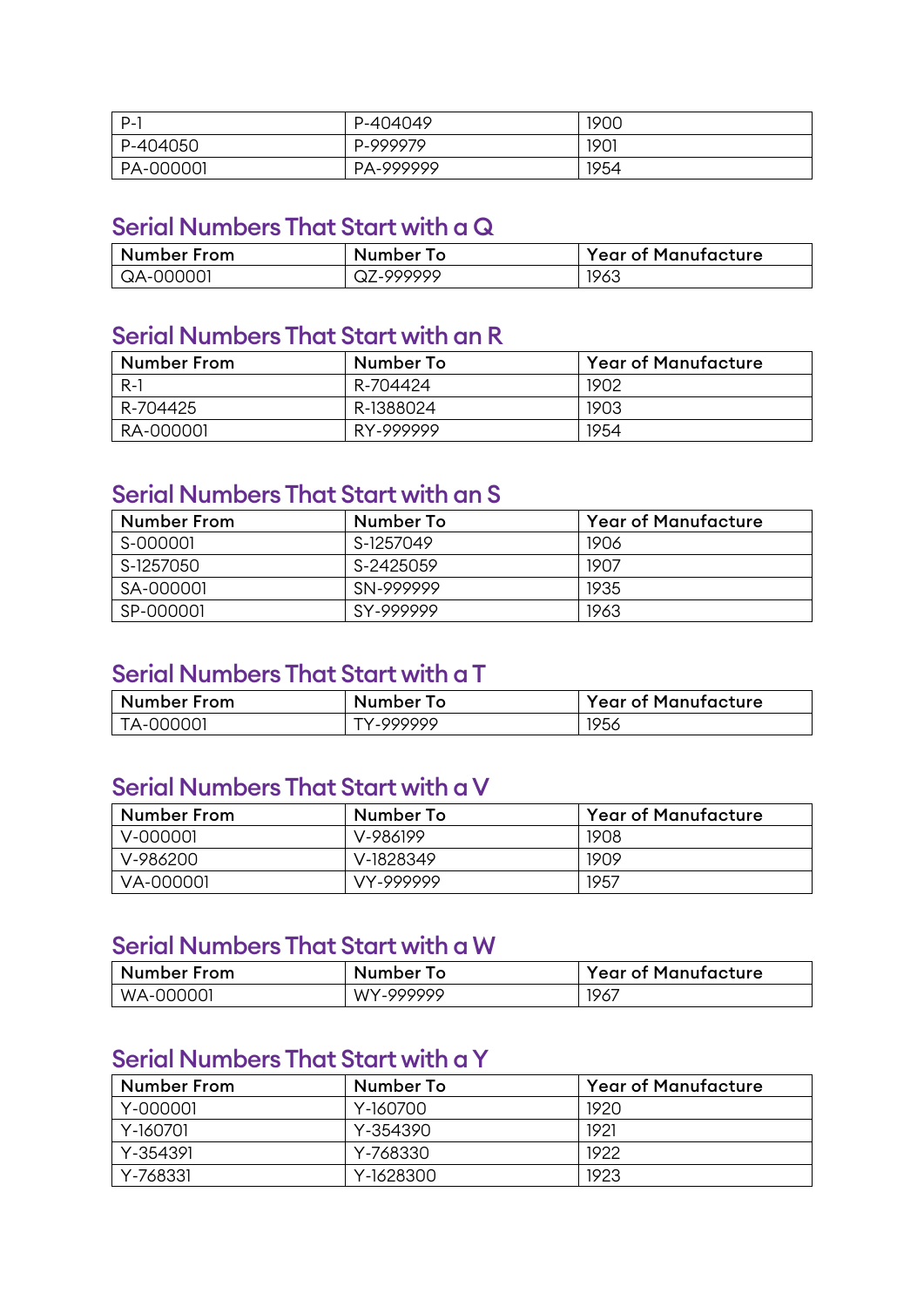| Y-1628301 | Y-2344170 | 1924 |
|-----------|-----------|------|
| Y-2344171 | Y-3775310 | 1925 |
| Y-3775311 | Y-4387390 | 1926 |
| Y-4387391 | Y-565823  | 1927 |
| Y-5658824 | Y-6307594 | 1928 |
| Y-6307595 | Y-7450266 | 1929 |
| Y-7450267 | Y-8375207 | 1930 |
| Y-8375208 | Y-8449942 | 1931 |
| Y-8449943 | Y-8633634 | 1932 |
| Y-8633635 | Y-9162104 | 1933 |
| Y-9162105 | Y-9633846 | 1934 |
| Y-9633847 | Y-9999999 | 1935 |
| YA-000001 | YY-999999 | 1959 |